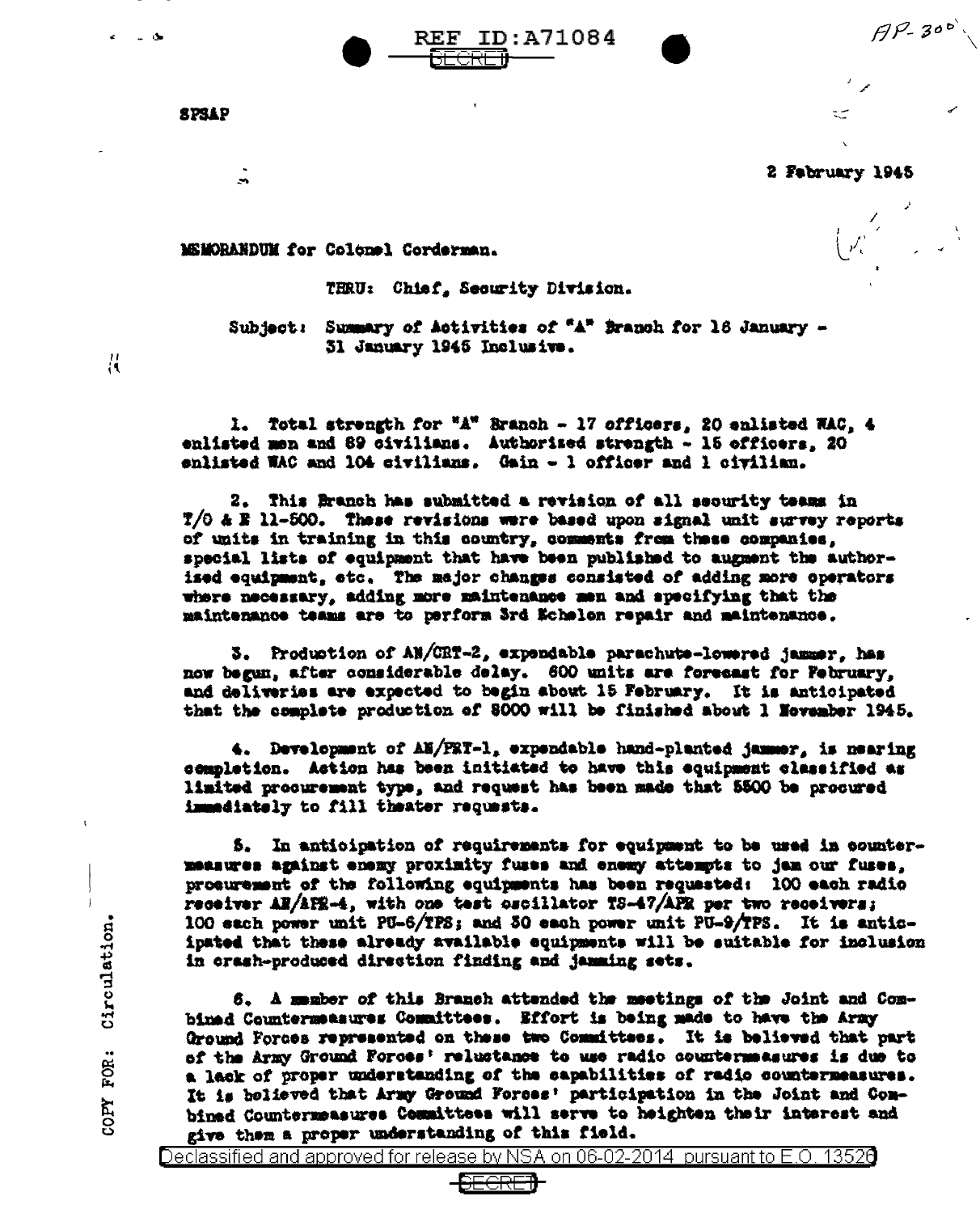SPSAP (2 February 1945)

7. The personnel of this Branch has been augusted by the assignment of 2d Lt. Jack E. Smith, O-522626. Lt. Smith was a student in the last course of countermessures instruction in which this Branch participated. Due to his limited service classification, he could not be sent overseas with the rest of that group of students. This Branch is particularly fortunate in securing an officer who has had such excellent training in radio countermeasures prior to his assignment to this Branch. Lt. Smith has been assigned to duty in the Intelligence Section, and will help in the correlation and distribution of intelligence material.

8. The Chief of this Branch is on temporary duty, at the request of General Stoner, for the purpose of conducting traffic analysis surveys at certain specified points. Other members of this Branch are making a coordinated traffic analysis of radio traffic to and from the designated points, in conjunction with the study being conducted by Major Hines. The results of the foregoing studies are being made the subject matter of a daily report to General Stoner.

9. A traffic analysis officer (Lt. H.K. Landry) is on temporary duty with the 20th Air Force, on an extended trip of approximately 30 days, for the purpose of conducting a study of 20th and 21st Bomber Command radio traffic within the area of operations of the two Commands. Instructions and briefing were given this officer prior to his departure by Joint Seourity Control. This officer will also attempt to complete arrangements within the two Commands for the preparation and forwarding to Signal Security Agency of daily radio traffic reports such as those new received from other theaters.

10. A member of this Branch has attended several conferences with representatives of Havy, Army Air Forces, 20th Air Force, Marine Corps, Tenth Army and Joint Security Control, for the purpose of preparing certain basic strategic deception activities which must later be coordinated in detail among the theaters concerned.

11. A member of this Branch met with representatives of Havy and Marine Corps for the purpose of discussing a need for Joint Army-Navy training in strategic and tactical radio deception. Bffort is being made to have Marine Corps represented on Joint Security Control. It was decided that Signal Security Agency would, within the limitations of persennel and equipment. train Naval and Marine Corps officers in joint strategic radio deception. No satisfactory arrangements were completed for the training of Army, Navy and Marine Corps officers in tactical radio deception, due to limitations in personnel and equipment. The training of Marine Corps efficers will begin on or about 12 February 1945, with 6 Marine Corps Majors attending the first course.

12. The work on the special report to Joint Security Control on tactical radio deception is progressing satisfactorily. This report is being prepared in two forms: one, in technical detail, for the information and action of Signal Officers and tactical radio deception officers within the theaters and the other, less technical and less detailed, for the Commanding Generals, Staffs